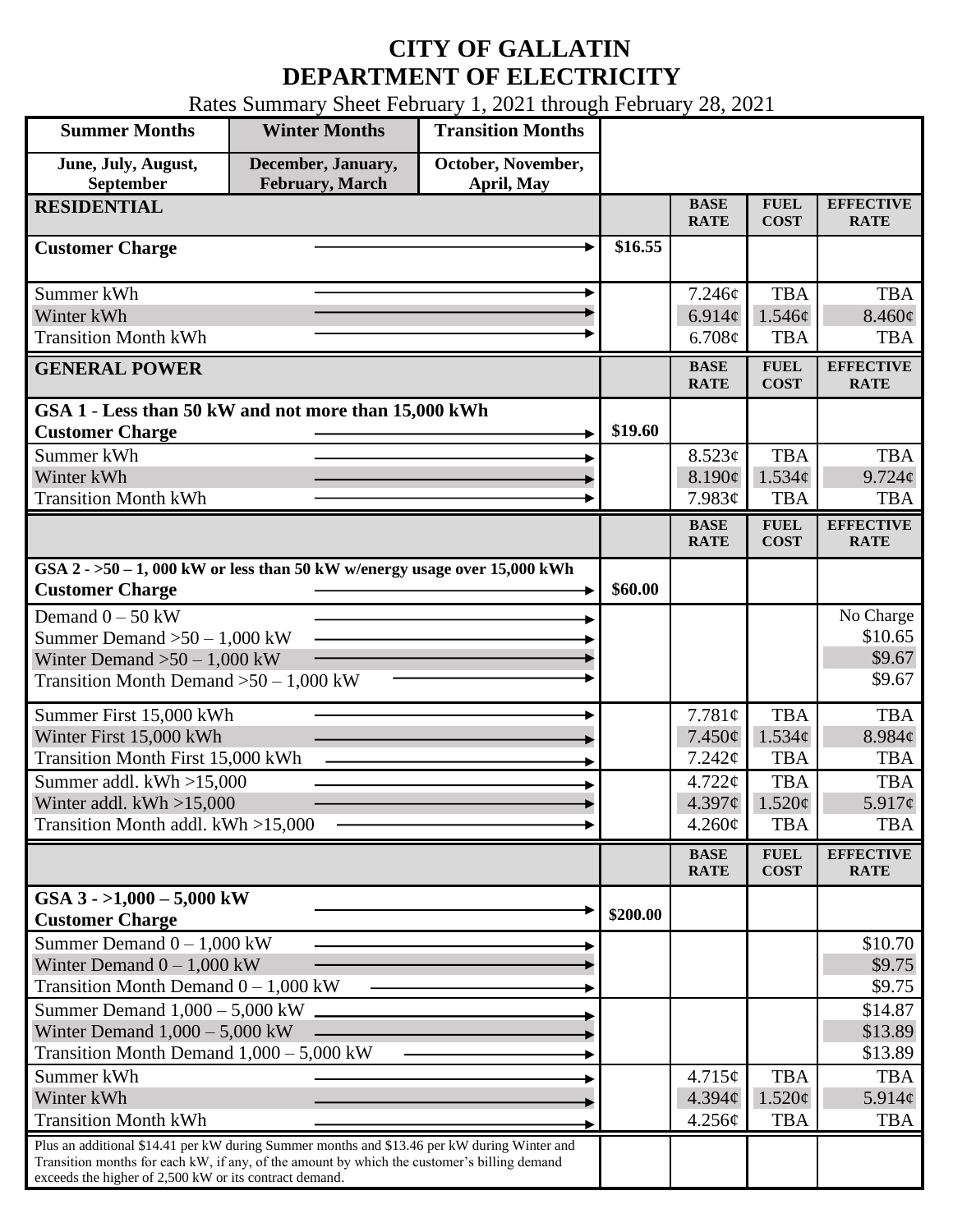| <b>Summer Months</b>                     | <b>Winter Months</b>                             | <b>Transition Months</b> |             |                            |                            |                                 |
|------------------------------------------|--------------------------------------------------|--------------------------|-------------|----------------------------|----------------------------|---------------------------------|
| June, July, August,                      | December, January,                               | October, November,       |             |                            |                            |                                 |
| September                                | February, March                                  | April, May               |             |                            |                            |                                 |
| <b>GENERAL POWER CONTINUE</b>            |                                                  |                          |             | <b>BASE</b><br><b>RATE</b> | <b>FUEL</b><br><b>COST</b> | <b>EFFECTIVE</b><br><b>RATE</b> |
| <b>TD GSA</b>                            |                                                  |                          |             |                            |                            |                                 |
| <b>Customer Charge</b>                   |                                                  |                          | \$1,500     |                            |                            |                                 |
| <b>Onpeak Summer Demand</b>              |                                                  |                          |             |                            |                            | \$10.95                         |
| <b>Onpeak Winter Demand</b>              |                                                  |                          |             |                            |                            | \$9.99                          |
| <b>Onpeak Transition Month Demand</b>    |                                                  |                          |             |                            |                            | \$9.99                          |
| <b>Offpeak Excess of Contract Demand</b> |                                                  |                          |             |                            |                            |                                 |
| Summer                                   |                                                  |                          |             |                            |                            | \$10.95                         |
| Winter                                   |                                                  |                          |             |                            |                            | \$9.99                          |
| Transition                               |                                                  |                          |             |                            |                            | \$9.99                          |
| <b>Max Demand</b>                        |                                                  |                          |             |                            |                            | \$5.23                          |
| <b>Onpeak Summer kWh</b>                 |                                                  |                          |             | 8.049¢                     | <b>TBA</b>                 | <b>TBA</b>                      |
| <b>Onpeak Winter kWh</b>                 |                                                  |                          |             | 6.520¢                     | 1.539c                     | 8.059¢                          |
| <b>Onpeak Transition Month kWh</b>       |                                                  |                          |             | 5.115¢                     | <b>TBA</b>                 | <b>TBA</b>                      |
| Offpeak Summer kWh First 200 HUD         |                                                  |                          |             | 4.700¢                     | <b>TBA</b>                 | <b>TBA</b>                      |
| Offpeak Summer kWh Next 200 HUD          |                                                  |                          |             | $0.452\mathcal{C}$         | <b>TBA</b>                 | <b>TBA</b>                      |
| <b>Additional HUD</b>                    |                                                  |                          |             | 0.149¢                     | <b>TBA</b>                 | <b>TBA</b>                      |
| Offpeak Winter kWh First 200 HUD         |                                                  |                          |             | 4.996¢                     | 1.539c                     | 6.535¢                          |
| Offpeak Winter kWh Next 200 HUD          |                                                  |                          |             | 0.452¢                     | 1.539¢                     | $1.991\ell$                     |
| <b>Additional HUD</b>                    |                                                  |                          |             | 0.149¢                     | 1.539¢                     | 1.688¢                          |
| Offpeak Transition kWh First 200 HUD     |                                                  |                          |             | 5.115¢                     | <b>TBA</b>                 | <b>TBA</b>                      |
| Offpeak Transition kWh Next 200 HUD      |                                                  |                          |             | .452 $\mathfrak{c}$        | <b>TBA</b>                 | <b>TBA</b>                      |
| <b>Additional HUD</b>                    |                                                  |                          | .149 $\phi$ | <b>TBA</b>                 | <b>TBA</b>                 |                                 |
|                                          |                                                  |                          |             | <b>BASE</b><br><b>RATE</b> | <b>FUEL</b><br><b>COST</b> | <b>EFFECTIVE</b><br><b>RATE</b> |
| GSB Demands from $5,001 - 15,000$ kW     |                                                  |                          |             |                            |                            |                                 |
| <b>Customer Charge</b>                   |                                                  |                          | \$1,500     |                            |                            |                                 |
| Onpeak Summer Demand 5,000 - 15,000 kW   |                                                  |                          |             |                            |                            | \$10.87                         |
| Onpeak Winter Demand $5,000 - 15,000$ kW |                                                  |                          |             |                            |                            | \$9.90                          |
|                                          | Onpeak Transition Month Demand 5,000 – 15,000 kW |                          |             |                            |                            | \$9.90                          |
| <b>Offpeak Excess of Contract Demand</b> |                                                  |                          |             |                            |                            |                                 |
| Summer                                   |                                                  |                          |             |                            |                            | \$10.87                         |
| Winter                                   |                                                  |                          |             |                            |                            | \$9.90                          |
| Transition                               |                                                  |                          |             |                            |                            | \$9.90                          |
| <b>Max Demand</b>                        |                                                  |                          |             |                            |                            | \$5.21                          |
| <b>Onpeak Summer kWh</b>                 |                                                  |                          |             | 6.513¢                     | <b>TBA</b>                 | <b>TBA</b>                      |
| <b>Onpeak Winter kWh</b>                 |                                                  |                          |             | 5.378 $\phi$               | 1.498¢                     | 6.876¢                          |
| <b>Onpeak Transition Month kWh</b>       |                                                  |                          |             | 3.990¢                     | <b>TBA</b>                 | <b>TBA</b>                      |
| Offpeak Summer kWh First 200 HUD         |                                                  |                          |             | 4.022¢                     | <b>TBA</b>                 | <b>TBA</b>                      |
| Offpeak Summer kWh Next 200 HUD          |                                                  |                          |             | 0.564¢                     | <b>TBA</b>                 | <b>TBA</b>                      |
| <b>Additional HUD</b>                    |                                                  |                          |             | 0.223¢                     | <b>TBA</b>                 | <b>TBA</b>                      |
| Offpeak Winter kWh First 200 HUD         |                                                  |                          |             | $4.244\phi$                | 1.498¢                     | 5.742¢                          |
| Offpeak Winter kWh Next 200 HUD          |                                                  |                          |             | 0.564¢                     | 1.498¢                     | $2.062\varphi$                  |
| <b>Additional HUD</b>                    |                                                  |                          |             | $0.223\phi$                | 1.498¢                     | $1.721\phi$                     |
| Offpeak Transition kWh First 200 HUD     |                                                  |                          |             | 3.990¢                     | <b>TBA</b>                 | <b>TBA</b>                      |
|                                          | Offpeak Transition kWh Next 200 HUD              |                          |             | 0.564¢                     | <b>TBA</b>                 | <b>TBA</b>                      |
| <b>Additional HUD</b>                    |                                                  |                          |             | $0.223\phi$                | <b>TBA</b>                 | TBA                             |

## **Page 2 - Rates Summary Sheet February 1, 2021 through February 28, 2021**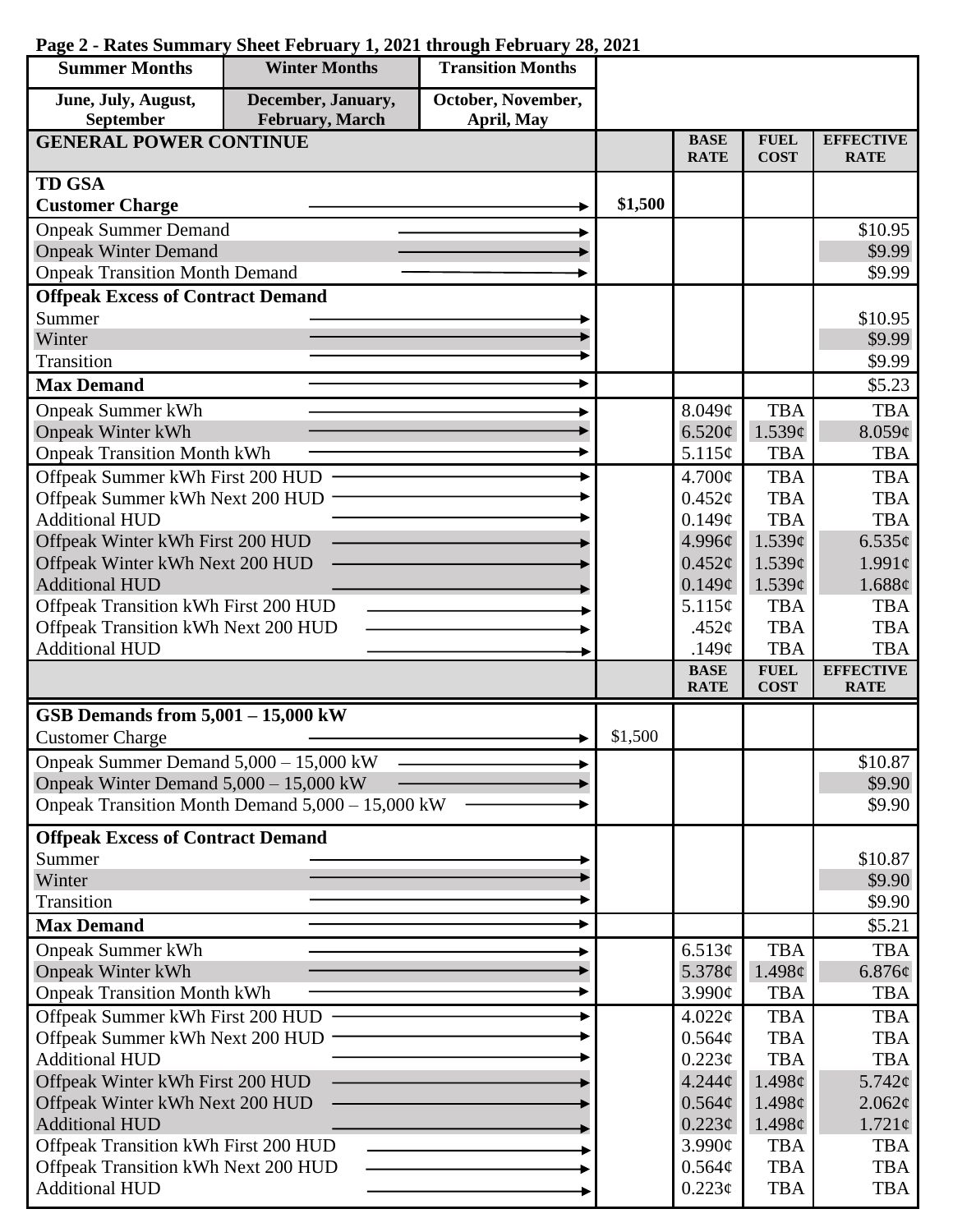## **Page 3 - Rates Summary Sheet February 1, 2021 through February 28, 2021**

| <b>Summer Months</b>                                                        | <b>Winter Months</b>         | <b>Transition Months</b> |         |                            |                                       |                                 |
|-----------------------------------------------------------------------------|------------------------------|--------------------------|---------|----------------------------|---------------------------------------|---------------------------------|
| June, July, August,                                                         | December, January,           | October, November,       |         |                            |                                       |                                 |
| February, March<br>September<br>April, May<br><b>GENERAL POWER CONTINUE</b> |                              |                          |         |                            |                                       |                                 |
|                                                                             |                              |                          |         | <b>BASE</b><br><b>RATE</b> | <b>FUEL</b><br><b>COST</b>            | <b>EFFECTIVE</b><br><b>RATE</b> |
| MSB Demands greater than 5,000 kW                                           |                              |                          |         |                            |                                       |                                 |
| <b>Customer Charge</b>                                                      |                              |                          | \$1,500 |                            |                                       |                                 |
| Onpeak Summer Demand > 5,000                                                |                              |                          |         |                            |                                       | \$10.24                         |
|                                                                             | Onpeak Winter Demand > 5,000 |                          |         |                            |                                       | \$9.27                          |
| Onpeak Transition Month Demand > 5,000                                      |                              |                          |         |                            |                                       | \$9.27                          |
| <b>Max Demand</b>                                                           |                              |                          |         |                            |                                       | \$2.26                          |
| <b>Offpeak Excess of Contract Demand</b>                                    |                              |                          |         |                            |                                       |                                 |
| Summer                                                                      |                              |                          |         |                            |                                       | \$10.24                         |
| Winter                                                                      |                              |                          |         |                            |                                       | \$9.27                          |
| Transition                                                                  |                              |                          |         |                            |                                       | \$9.27                          |
| <b>Onpeak Summer kWh</b>                                                    |                              |                          |         | 5.779¢                     | <b>TBA</b>                            | <b>TBA</b>                      |
| <b>Onpeak Winter kWh</b>                                                    |                              |                          |         | 4.639¢                     | $1.490\varphi$                        | 6.129¢                          |
| <b>Onpeak Transition Month kWh</b>                                          |                              |                          |         | 3.589¢                     | <b>TBA</b>                            | <b>TBA</b>                      |
| Offpeak Summer kWh First 200 HU <del>D</del>                                |                              |                          |         | 3.279¢                     | <b>TBA</b>                            | <b>TBA</b>                      |
| Offpeak Summer kWh Next 200 HUD                                             |                              |                          |         | 0.310¢                     | <b>TBA</b>                            | <b>TBA</b>                      |
| <b>Additional HUD</b>                                                       |                              |                          |         | $0.055\phi$                | <b>TBA</b>                            | <b>TBA</b>                      |
| Offpeak Winter kWh First 200 HUD                                            |                              |                          |         | 3.502¢                     | $1.490\text{¢}$                       | 4.992 $\phi$                    |
| Offpeak Winter kWh Next 200 HUD<br><b>Additional HUD</b>                    |                              |                          |         | $0.310\phi$                | $1.490\epsilon$<br>$1.490\mathrm{\c}$ | $1.800\phi$                     |
| Offpeak Transition kWh First 200 HUD                                        |                              |                          |         | $0.055\phi$<br>3.589¢      | <b>TBA</b>                            | $1.545\varphi$<br><b>TBA</b>    |
| Offpeak Transition kWh Next 200 HUD                                         |                              |                          |         | $0.310\phi$                | <b>TBA</b>                            | <b>TBA</b>                      |
| <b>Additional HUD</b>                                                       |                              |                          |         | $0.055\phi$                | <b>TBA</b>                            | <b>TBA</b>                      |
|                                                                             |                              |                          |         | <b>BASE</b>                | <b>FUEL</b>                           | <b>EFFECTIVE</b>                |
|                                                                             |                              |                          |         | <b>RATE</b>                | <b>COST</b>                           | <b>RATE</b>                     |
| MSD Demands greater than 25,000 kW                                          |                              |                          |         |                            |                                       |                                 |
| <b>Customer Charge</b>                                                      |                              |                          | \$1,500 |                            |                                       |                                 |
| <b>Onpeak Summer Demand</b>                                                 |                              |                          |         |                            |                                       | \$10.24                         |
| <b>Onpeak Winter Demand</b>                                                 |                              |                          |         |                            |                                       | \$9.27                          |
| <b>Onpeak Transition Demand</b>                                             |                              |                          |         |                            |                                       | \$9.27                          |
| <b>Max Demand</b>                                                           |                              |                          |         |                            |                                       | \$1.64                          |
| <b>Offpeak Excess of Contract Demand</b>                                    |                              |                          |         |                            |                                       |                                 |
| Summer                                                                      |                              |                          |         |                            |                                       | \$10.24                         |
| Winter                                                                      |                              |                          |         |                            |                                       | \$9.27                          |
| Transition                                                                  |                              |                          |         |                            |                                       | \$9.27                          |
| <b>Onpeak Summer kWh</b>                                                    |                              |                          |         | 5.440¢                     | <b>TBA</b>                            | <b>TBA</b>                      |
| <b>Onpeak Winter kWh</b>                                                    |                              |                          |         | 4.298¢                     | $1.490\varphi$                        | 5.788 $\phi$                    |
| <b>Onpeak Transition Month kWh</b>                                          |                              |                          |         | 3.248¢                     | <b>TBA</b>                            | <b>TBA</b>                      |
| Offpeak Summer kWh First 200 HUD                                            |                              |                          |         | 2.939¢                     | <b>TBA</b>                            | <b>TBA</b>                      |
| Offpeak Summer kWh Next 200 HUD                                             |                              |                          |         | 0.282¢                     | <b>TBA</b>                            | <b>TBA</b>                      |
| <b>Additional HUD</b>                                                       |                              |                          |         | $0.223\phi$                | <b>TBA</b>                            | <b>TBA</b>                      |
| Offpeak Winter kWh First 200 HUD                                            |                              |                          |         | 3.161¢                     | $1.490\varphi$                        | $4.651\phi$                     |
| Offpeak Winter kWh Next 200 HUD                                             |                              |                          |         | $0.282\phi$                | $1.490\varphi$                        | $1.772\varphi$                  |
| <b>Additional HUD</b>                                                       |                              |                          |         | $0.223\phi$                | $1.490\varphi$                        | $1.713\phi$                     |
| Offpeak Transition kWh First 200 HUD                                        |                              |                          |         | 3.248¢                     | <b>TBA</b>                            | <b>TBA</b>                      |
| Offpeak Transition kWh Next 200 HUD<br><b>Additional HUD</b>                |                              |                          |         | 0.282¢<br>$0.223\phi$      | <b>TBA</b><br><b>TBA</b>              | <b>TBA</b><br><b>TBA</b>        |
|                                                                             |                              |                          |         |                            |                                       |                                 |